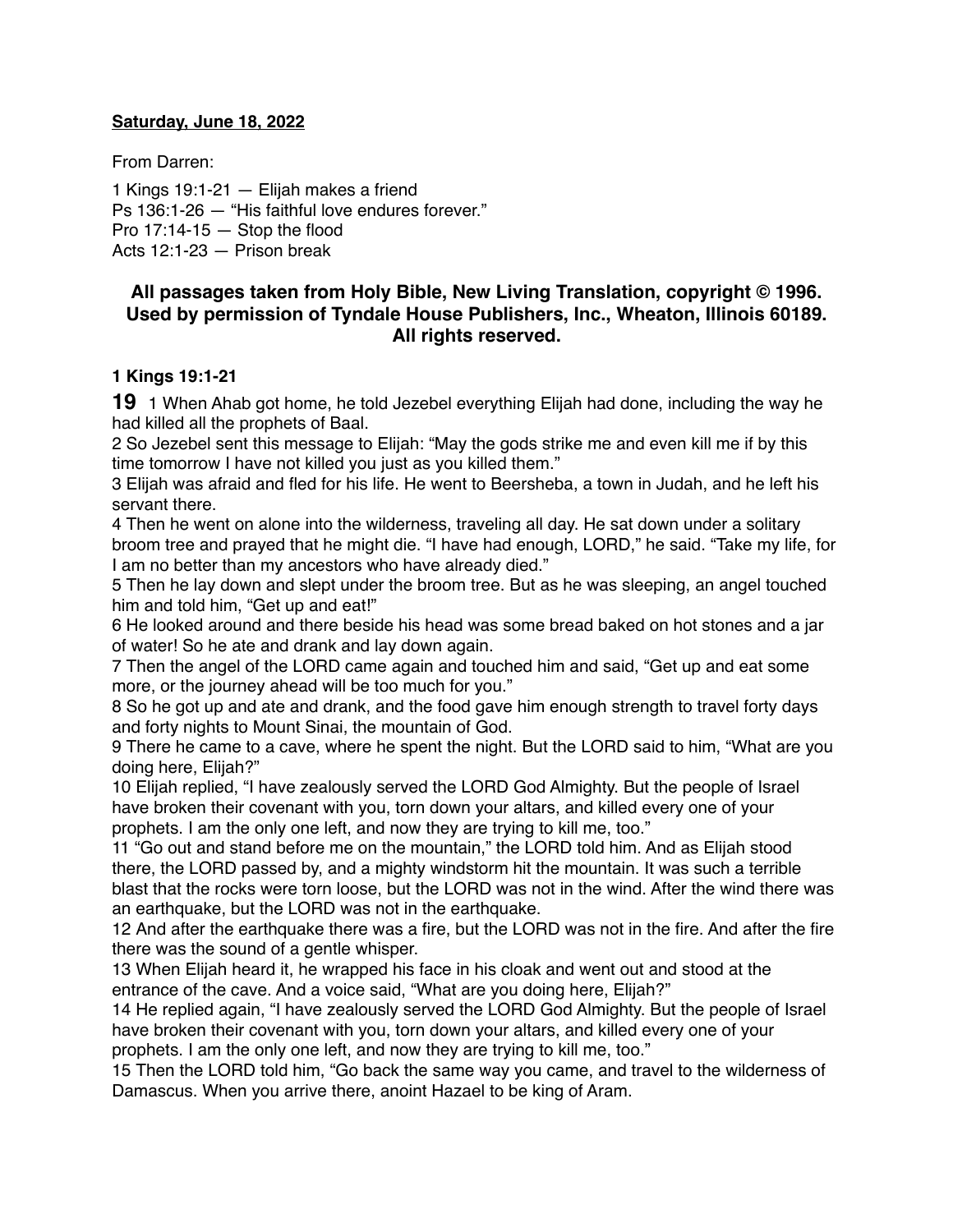Then anoint Jehu grandson of Nimshi to be king of Israel, and anoint Elisha son of Shaphat from the town of Abel-meholah to replace you as my prophet.

 Anyone who escapes from Hazael will be killed by Jehu, and those who escape Jehu will be killed by Elisha!

 Yet I will preserve 7,000 others in Israel who have never bowed down to Baal or kissed him!" So Elijah went and found Elisha son of Shaphat plowing a field. There were twelve teams of oxen in the field, and Elisha was plowing with the twelfth team. Elijah went over to him and threw his cloak across his shoulders and then walked away.

 Elisha left the oxen standing there, ran after Elijah, and said to him, "First let me go and kiss my father and mother good-bye, and then I will go with you!" Elijah replied, "Go on back, but think about what I have done to you."

 So Elisha returned to his oxen and slaughtered them. He used the wood from the plow to build a fire to roast their flesh. He passed around the meat to the townspeople, and they all ate. Then he went with Elijah as his assistant.

## **Psalm 136:1-26**

1 Give thanks to the LORD, for he is good! His faithful love endures forever.

Give thanks to the God of gods. His faithful love endures forever.

Give thanks to the Lord of lords. His faithful love endures forever.

Give thanks to him who alone does mighty miracles. His faithful love endures forever.

Give thanks to him who made the heavens so skillfully. His faithful love endures forever.

Give thanks to him who placed the earth among the waters. His faithful love endures forever.

Give thanks to him who made the heavenly lights— His faithful love endures forever.

the sun to rule the day, His faithful love endures forever.

and the moon and stars to rule the night. His faithful love endures forever.

Give thanks to him who killed the firstborn of Egypt. His faithful love endures forever.

He brought Israel out of Egypt. His faithful love endures forever.

He acted with a strong hand and powerful arm. His faithful love endures forever.

Give thanks to him who parted the Red Sea. His faithful love endures forever.

He led Israel safely through, His faithful love endures forever.

 but he hurled Pharaoh and his army into the Red Sea. His faithful love endures forever. Give thanks to him who led his people through the wilderness. His faithful love endures forever.

Give thanks to him who struck down mighty kings. His faithful love endures forever.

He killed powerful kings— His faithful love endures forever.

Sihon king of the Amorites, His faithful love endures forever.

and Og king of Bashan. His faithful love endures forever.

God gave the land of these kings as an inheritance— His faithful love endures forever.

a special possession to his servant Israel. His faithful love endures forever.

He remembered us in our weakness. His faithful love endures forever.

He saved us from our enemies. His faithful love endures forever.

He gives food to every living thing. His faithful love endures forever.

Give thanks to the God of heaven. His faithful love endures forever.

# **Proverbs 17:14-15**

14 Starting a quarrel is like opening a floodgate, so stop before a dispute breaks out. Acquitting the guilty and condemning the innocent— both are detestable to the LORD .